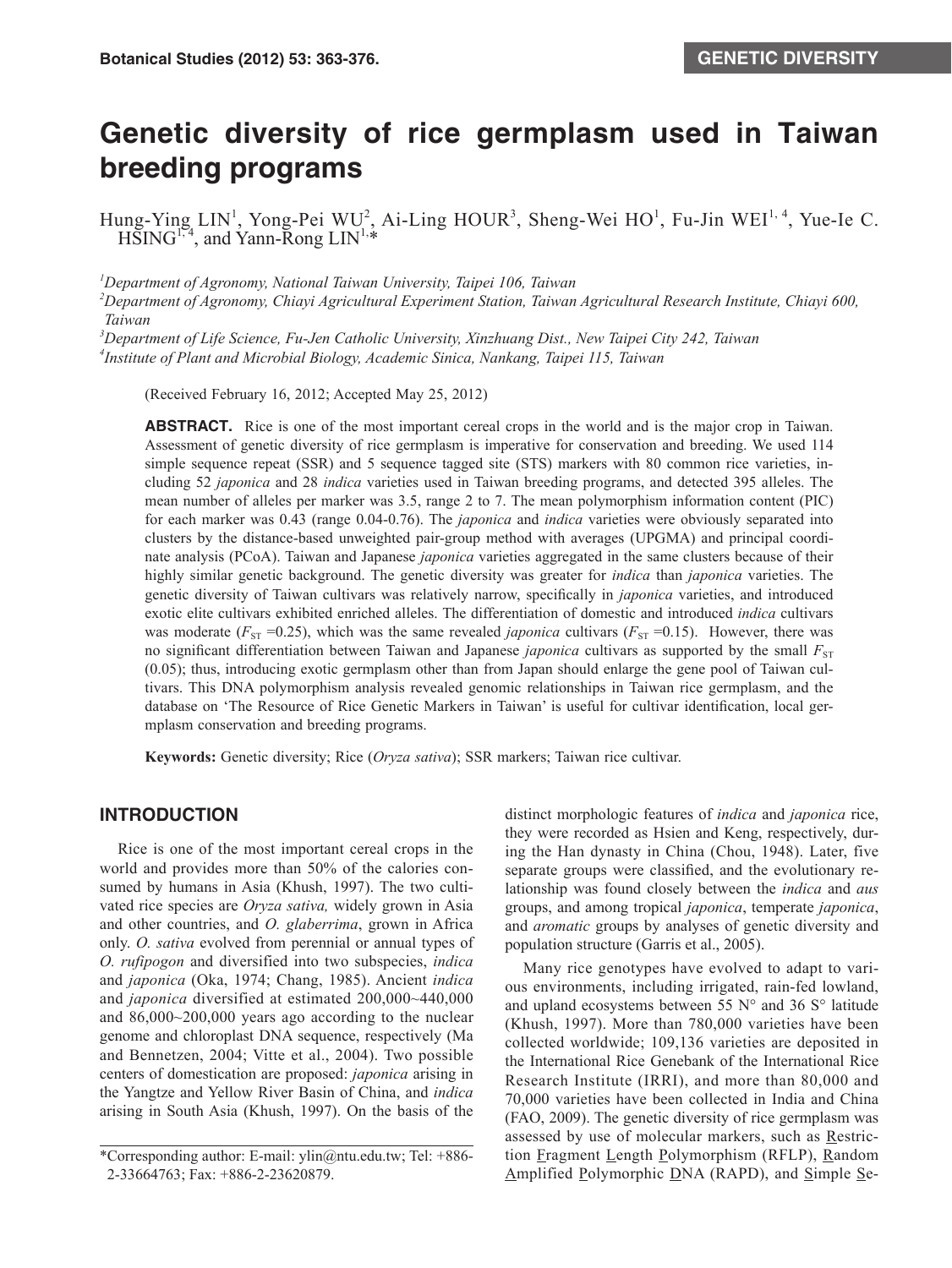quence Repeats (SSRs). SSRs have been frequently used in genetic and breeding research because of relatively high allelic polymorphism and easy genotyping by PCR. Moreover, approximately 20,000 SSR markers were mined from the genome sequence of *japonica* cv. Nipponbare and are publicly accessible (IRGSP, 2005). Thus, SSR markers have been extensively used in evaluating the genetic diversity of wild relatives, landraces, and cultivars of rice (Ram et al., 2007; Pusadee et al., 2009; Thomson et al., 2007, 2009). For example, SSRs were used to cluster rice landraces collected from Yunnan into 7 subgroups corresponding to subspecies, soil-watery species, and seasonal ecotype (Zhang et al., 2007). As well, the genetic diversity of rice was not decreased when comparing the major rice varieties planted in the 1950s and the past decade in China with use of SSRs (Yuan et al., 2007). SSRs were used in identifying varieties and authenticating polished rice sold in markets in Taiwan (Chuang et al., 2011).

During domestication, some key agronomy traits, such as grain shattering, grain dormancy, and grain size, were strongly selected, which led to greatly diminished genetic diversity in rice. The rice genome encountered a severe early domestication bottleneck; thus, landraces represent only small proportion of the genetic variation of wild rice (Kovach and McCouch, 2008). Moreover, modern breeding programs continuously select desirable characters under highly controlled conditions to achieve an ideotype, which exacerbates the reduction in gene pool of cultivars (McCouch, 2004). The genetic diversity of *japonica* and *indica* cultivars is only 10% and 20% of wild rice; *japonica* encountered greater bottleneck stringency than did *indica* (Caicedo et al., 2007). In Taiwan, the genetic diversity of *japonica* varieties was relative narrow, which was revealed by two varieties had great genetic contribution to the varieties released between 1940 and 1987 and by the field uniformity of *japonica* rice (Lin, 1991a, b).

To breed new varieties for facing the effects of global climate change, the gene pool of cultivars must be broadened by introducing wild species, landraces, and exotic germplasm into breeding programs. Wild species, resistant to biotic and abiotic stresses, are an important genetic resource (Khush, 1997). However, the incompatibility of wild species with cultivars delimits the introgression of wild species' genes to cultivars (Brar and Khush, 1997). Landraces whose seeds are maintained by farmers still contain useful genes (Jackson, 1997; Thomson et al., 2007; Pusadee et al., 2009). Many genes conferring resistance to abiotic and biotic stresses, such as salinity, rice stripe virus, and rice blast, are preserved and are used in modern breeding programs (Shi et al., 2010). Nevertheless, inferior genes might be introgressed along with favorable genes because of linkage drag, which impedes breeding efficiency to obtain elite varieties. To avoid the shortage of introgressing genes from wild rice and landraces, the introduction of exotic elite cultivars is common to increase the gene pool of domestic cultivars, which has been routinely used in rice breeding programs in Taiwan.

By pedigree analysis, 99 varieties released before 1988 were bred by using germplam introduced largely from Japan, and 10 major parental varieties, except one Taiwan landrace Oloan-chu, were from Japan (Lin, 1991a). Improving grain quality has been a high priority; therefore, elite Japanese cultivars with good grain appearance and eating quality have been used in modern rice-breeding programs. Because 85% of Taiwan varieties descended from Japanese varieties, the genetic diversity of modern cultivars was expected to be very narrow (Wu and Lin, 2008). Nevertheless, germplasm introduced from IRRI the Philippines and other countries has been incorporated into rice breeding programs to increase the gene pool of cultivars and to breed new varieties with resistance to biotic and abiotic stresses later on.

In this study, we employed molecular markers rather than pedigree analysis to evaluate the genetic diversity of modern elite cultivars and common germplasm used in rice breeding programs in Taiwan. We used 80 varieties genotyped with 119 PCR-based markers to reveal the genetic relationship based on phylogenetic tree analysis, genetic diversity, and principal coordinate analysis (PCoA). This study provides substantial information to maintain and use rice genetic resources in breeding and in researches of genetic diversity and linkage analysis.

## **MATERIALS AND METHODS**

#### **Plant materials**

We used 80 rice varieties (*Oryza sativa*), encompassing modern elite cultivars, and domestic and imported germplasm in Taiwan, to evaluate genetic diversity: 52 *japonica* varieties, including 24 from Taiwan and 28 from abroad; and 28 *indica* varieties, including 10 from Taiwan and 18 from abroad (Table 1). To achieve a breeding goal of grain quality, most of the varieties selected have good taste or aroma; examples are Taikeng 2, Taikeng 8, Kaohsiung 139, Kaohsiung 145, Taitung 30, and Tainung 71. The other Taiwan varieties have resistance to brown plant hopper and rice blast (Table 1). The introduction of exotic germplasm and elite cultivars has been routine work by introgressing useful genes and enlarging genetic diversity in rice breeding recently. To improve grain quality, several varieties were introduced from Japan, including the leading varieties, Koshihikari, and Kinuhikari. To improve insect and disease resistance, several varieties were introduced from IRRI. Some exotic varieties possess abiotic resistant genes or high yield (Table 1). In addition, we included *japonica* cv. Nipponbare and *indica* 93-11, whose genomes have been sequenced for basic scientific research (IRGSP, 2005; Yu et al., 2002).

## **Assessment of molecular marker genotypes**

The extraction of rice nuclear genomic DNA was as described (Lin et al., 2011). We used 119 molecular markers, including 114 SSRs with the prefix RM and 5 STSs with the prefixes C, E, S, and STS to evaluate genetic diversity.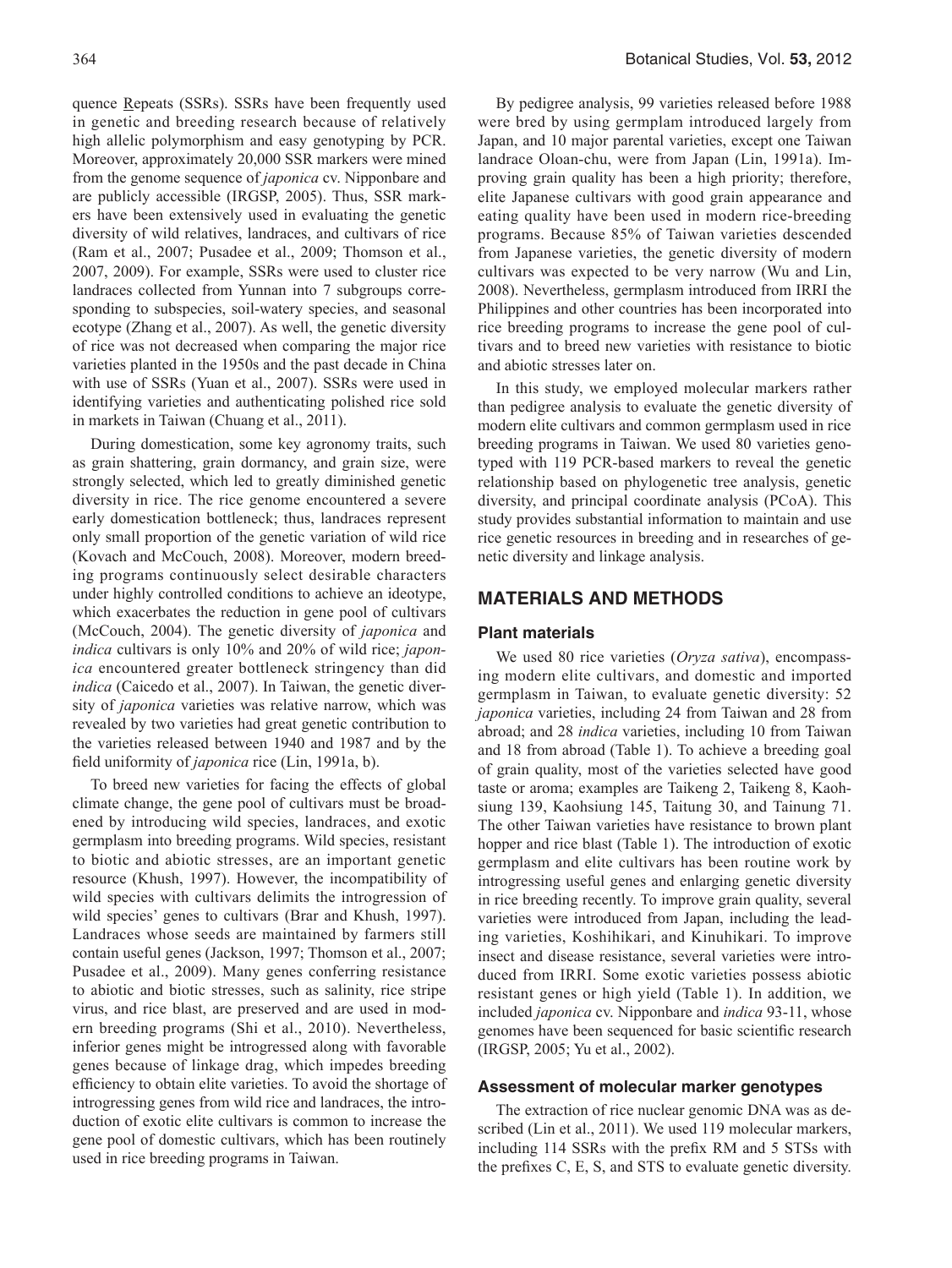**Table 1.** The origins and major important traits of 80 rice varieties.

| Variety <sup>a</sup>        | Subspecies | Origin         | Major important trait        |
|-----------------------------|------------|----------------|------------------------------|
| Chianung 242 (CN 242)       | japonica   | Taiwan         | Rice blast resistance        |
| Hsinchu 64 (HC 64)          | japonica   | Taiwan         | Brown planthopper resistance |
| Hualien 19 (HL 19)          | japonica   | Taiwan         | Rice blast resistance        |
| Kaohsiung 139 (KH 139)      | japonica   | Taiwan         | Rice blast resistance        |
| Kaohsiung 143 (KH 143)      | japonica   | Taiwan         | Good taste quality           |
| Kwangfu 1 (KF 1)            | japonica   | Taiwan         | Rice blast resistance        |
| Taichung 65 (TC 65)         | japonica   | Taiwan         | Photoperiod insensitivity    |
| Taikeng 2 (TK 2)            | japonica   | Taiwan         | Brown planthopper resistance |
| Taikeng 8 (TK 8)            | japonica   | Taiwan         | Good taste quality           |
| Taikeng 14 (TK 14)          | japonica   | Taiwan         | High yield                   |
| Taikeng 16 (TK 16)          | japonica   | Taiwan         | Brown planthopper resistance |
| Taikeng 17 (TK 17)          | japonica   | Taiwan         | Good taste quality           |
| Taikeng Glutinous1 (TKG 1)  | japonica   | Taiwan         | Good taste quality           |
| Tainan $5$ (TN $5$ )        | japonica   | Taiwan         | Good taste quality           |
| Tainung 67 (TNG 67)         | japonica   | Taiwan         | High yield                   |
| Tainung 69 (TNG 69)         | japonica   | Taiwan         | Rice blast resistance        |
| Tainung 70 (TNG 70)         | japonica   | Taiwan         | Rice blast resistance        |
| Tainung 71 (TNG 71)         | japonica   | Taiwan         | Taro aroma                   |
| Tainung 72 (TNG 72)         | japonica   | Taiwan         | Good taste quality           |
| Taitung 29 (TT 29)          | japonica   | Taiwan         | Rice blast resistance        |
| Taitung 30 (TT 30)          | japonica   | Taiwan         | Brown planthopper resistance |
| Taoyuan 1 (TY 1)            | japonica   | Taiwan         | Good taste quality           |
| Taoyuan Glutinous 2 (TYG 2) | japonica   | Taiwan         | Cold tolerance               |
| Tung Lu 1 (TL 1)            | japonica   | Taiwan         | Rice blast resistance        |
| Akitakomachi (ATM)          | japonica   | Japan          | Good taste quality           |
| Chiyonisiki (CNK)           | japonica   | Japan          | Lodging resistance           |
| Fukunikari (FNR)            | japonica   | Japan          | Good taste quality           |
| Hoshiyutaka (HYK)           | japonica   | Japan          | High amylose content         |
| Kinuhikari (KHR)            | japonica   | Japan          | Good rice appearance         |
| Koshihikari (KHR)           | japonica   | Japan          | Good taste quality           |
| Nipponbare (NB)             | japonica   | Japan          | Lodging resistance           |
| Todorokiwase (TRW)          | japonica   | Japan          | Cold tolerance               |
| Toyonishiki (TNK)           | japonica   | Japan          | Early maturity               |
| Tsukinohikari (TNK)         | japonica   | Japan          | Good taste quality           |
| Milagrosa                   | japonica   | Philippines    | Aroma                        |
| Milfor                      | japonica   | Philippines    | High yield                   |
| Della                       | japonica   | U.S.A          | Aroma                        |
| L202                        | japonica   | $_{\rm U.S.A}$ | Lodging resistance           |
| M103                        | japonica   | $U.S.A$        | Salt tolerance               |
| M202                        | japonica   | $U.S.A$        | Early maturity               |
| M401                        | japonica   | $_{\rm U.S.A}$ | High yield                   |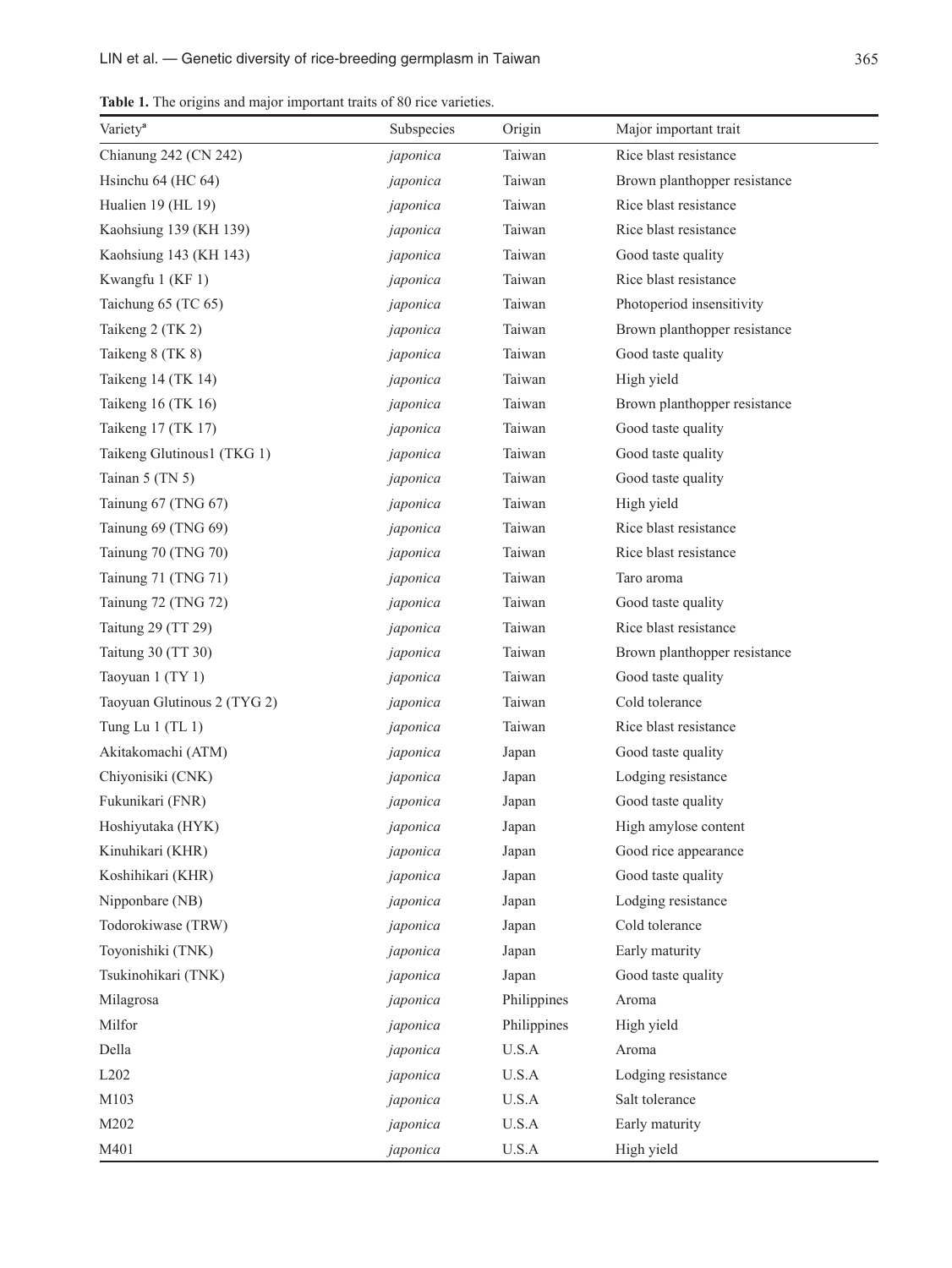**Table 1.** (Continued)

| Variety <sup>a</sup>        | Subspecies | Origin       | Major important trait            |
|-----------------------------|------------|--------------|----------------------------------|
| Nortai                      | japonica   | U.S.A        | Low protein content              |
| S301                        | japonica   | U.S.A        | High protein content             |
| Giza 4120-205               | japonica   | Egypt        | Rice blast resistance            |
| Gz 5379                     | japonica   | Egypt        | Good taste quality               |
| <b>MGG</b>                  | japonica   | Haiti        |                                  |
| <b>Start Bomet</b>          | japonica   | Haiti        |                                  |
| Basmati 370                 | japonica   | India        | Aroma                            |
| Basmati T3                  | japonica   | India        | Aroma                            |
| Parkistam Basmati           | japonica   | Pakistan     | Aroma                            |
| Khao-kueng                  | japonica   | Thailand     |                                  |
| Ku79-2                      | japonica   |              |                                  |
| Chianung Sen 11 (CNS 11)    | indica     | Taiwan       | Rice blast resistance            |
| Kaohsiung Sen 7 (KHS 7)     | indica     | Taiwan       | Sheath blight resistance         |
| Tai Sen 2 (TS 2)            | indica     | Taiwan       | Rice blast resistance            |
| Tai Sen Glutinous 2 (TSG 2) | indica     | Taiwan       | Cold tolerance                   |
| Taichung Sen 3 (TCS 3)      | indica     | Taiwan       | Rice blast resistance            |
| Taichung Sen 10 (TCS 10)    | indica     | Taiwan       | Sheath rot resistance            |
| Taichung Sen 17 (TCS 17)    | indica     | Taiwan       | Lodging resistance               |
| Tainung Sen 14 (TNS 14)     | indica     | Taiwan       | Rice blast resistance            |
| Tainung Sen 19 (TNS 19)     | indica     | Taiwan       | Rice blast resistance            |
| Tainung Sen 20 (TNS 20)     | indica     | Taiwan       | Rice blast resistance            |
| Khosakau                    | indica     | Japan        |                                  |
| PsBRc4                      | indica     | Philippines  | Green rice leafhopper resistance |
| PsBRc10                     | indica     | Philippines  | Green rice leafhopper resistance |
| PsBRc18                     | indica     | Philippines  | Green rice leafhopper resistance |
| PsBRc20                     | indica     | Philippines  | High yield                       |
| IR <sub>29</sub>            | indica     | <b>IRRI</b>  | Bacterial leaf blight resistance |
| IR <sub>30</sub>            | indica     | <b>IRRI</b>  | Bacterial leaf blight resistance |
| IR <sub>36</sub>            | indica     | <b>IRRI</b>  | Brown planthopper resistance     |
| IR <sub>64</sub>            | indica     | <b>IRRI</b>  | Brown planthopper resistance     |
| IR72                        | indica     | <b>IRRI</b>  | Brown planthopper resistance     |
| IR1545-339                  | indica     | <b>IRRI</b>  | Bacterial leaf blight resistance |
| IR1552                      | indica     | <b>IRRI</b>  | Manganese resistance             |
| IR2105                      | indica     | <b>IRRI</b>  | High yield                       |
| $93 - 11$                   | indica     | China        | Brown planthopper resistance     |
| Huakeng 74 (HK 74)          | indica     | China        | Bacterial leaf blight resistance |
| FKR19                       | indica     | Burkina Faso | High yield                       |
| ASD16                       | indica     | India        | Brown planthopper resistance     |
| Pokhareli                   | indica     | Nepal        | Low amylose content              |

<sup>a</sup>The abbreviation of each variety is indicated in parentheses.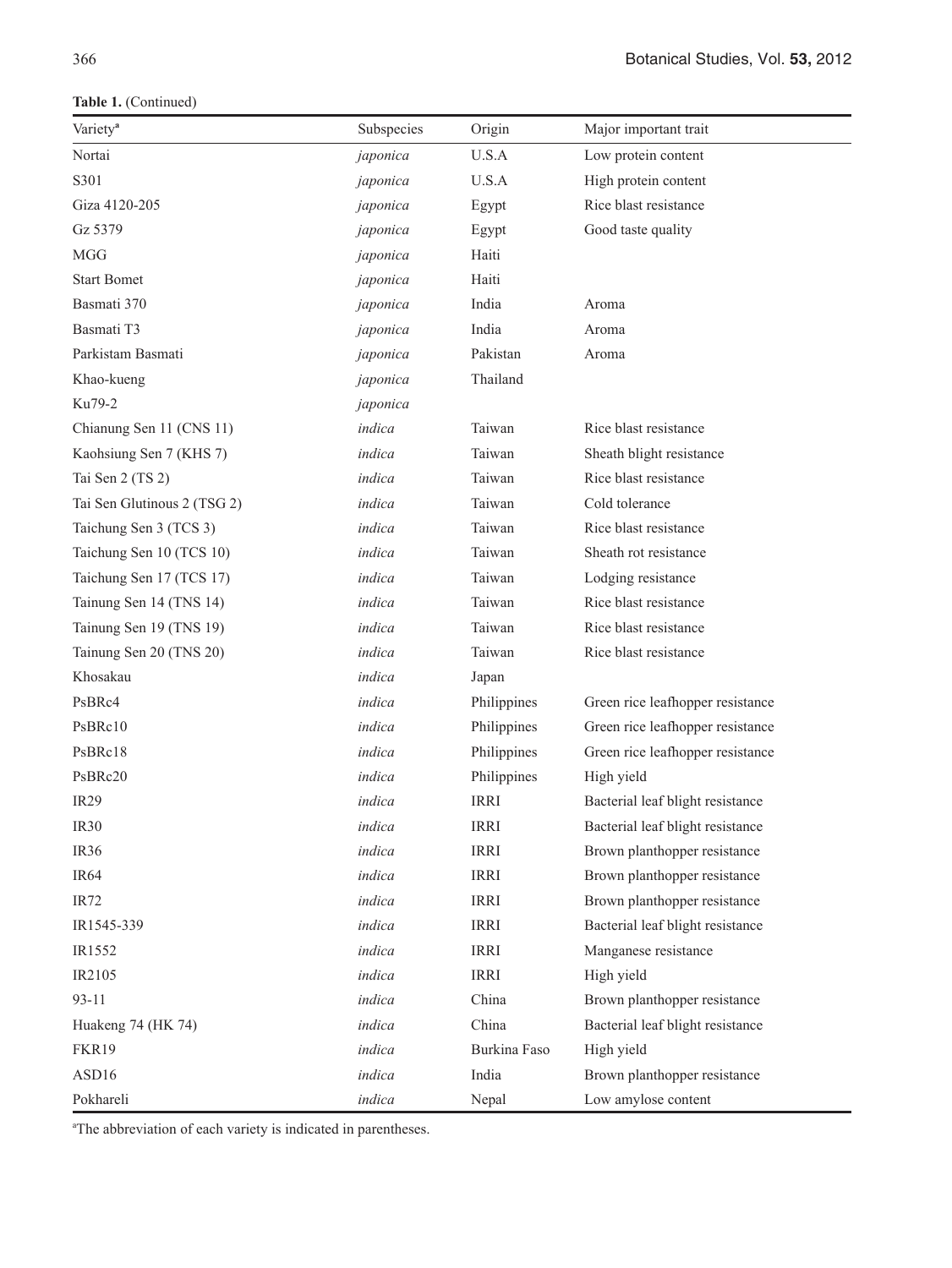All primer sequences and other information for SSRs can be accessed from Gramene (http://www.gramene.org). Four of the 5 STSs with prefixes C, E, and S were obtained from the Rice Genome Research Project (http://rgp. dna.affrc.go.jp, Inoue et al., 1994). The last STS marker, STS208 (F: 5'-CAAAGGTATGATGAGGATAAGG-3', R: 5'-TAGATTCGTCTCGCAGTTTAC-3') was designed as described (Wu et al., 2010). All markers displayed primary polymorphism between *indica* and *japonica* (Wu et al., 2010; Lin et al., 2011). PCR reactions and amplification were as described (Lin et al., 2011). The PCR products underwent electrophoresis on 2.5% of Super Fine Resolution (SFR) agarose (Amresco, Solon, Ohio, USA) by Rapid Agarose Electrophoresis (RAGE, Cascade Biologics, Portland, Oregon, USA) in  $1 \times$  TAE at 250 V for 20 min. The resolution of the gel system was approximately 5 bp.

#### **Data analysis**

Because cultivated rice is inbred, one homozygous allele is revealed by one DNA band after gel electrophoresis, and one marker represents one locus for the 119 markers used in this study. Presence or absence of a specific allele was indicated as 1 or 0, respectively, and the matrix of 1 and 0 data underwent analysis by polymorphic information content (PIC), genetic similarity and *Fst.* The PIC was estimated as follows:

$$
\widehat{PIC}_{l} = 1 - \sum_{u=1}^{k} \tilde{P}_{lu}^{2} - \sum_{u=1}^{k-1} \sum_{v=u+1}^{k} 2 \tilde{P}_{lu}^{2} \tilde{P}_{lv}^{2}
$$

where *l* is locus; k is the number of alleles of locus *l*;  $P_{lu}$ is the frequency of allele  $u$ ;  $P_k$  is the frequency of allele  $v$ (Botstein et al., 1980). The PIC value for each marker was used to justify the polymorphic information, and the mean PIC value for a group of individuals implies the genetic diversity within the group. Both the PIC for each marker and mean PIC for each group were determined by use of PowerMarker (Liu and Muse, 2005). Genetic similarity and dissimilarity were evaluated by modified Rogers' distance (Goodman and Stuber, 1983). We used sequential agglomerative hierarchic non-overlapping (SAHN) clustering and then unweighted pair-group method with arithmetic mean (UPGMA) dendrogram to infer genetic relationships and construct a phylogenetic tree. Decnter and Eigene modules were used to transform and calculate two dimension of principle coordinate analysis (PCoA, Gower, 1966). UPG-MA and PCoA analysis involved use of NTSYS-pc v.2.21 (Rohlf, 2005).

## **RESULTS**

#### **Polymorphic levels of molecular markers**

Using 114 SSR and 5 STS markers to analyze the genetic diversity of 80 modern cultivars and germplasm used in Taiwan rice-breeding programs, we found 395 alleles with a mean of 3.5 alleles (Table 2). The allele number per locus ranged from 2 to 7, and most markers, 43 (36.13%), revealed 3 alleles. The PIC value for each marker was used to assess the polymorphic level. The mean PIC value for markers was 0.43 with the range of 0.04 (RM6407) to 0.76 (RM481). According to the definition of informative level (Botstein et al. 1980), 35 (29.41%) and 76 (63.87%) markers were highly and reasonably informative, respectively; only 8 (6.72%) were slightly informative. Overall, 119 markers provided sufficient informative polymorphism to evaluate genetic diversity of these 80 varieties.

#### **Analysis of genetic distance**

The Dice coefficient was used to assess genetic similarity between two varieties (Dice, 1945), which was consequently subjected to clustering analysis based on UPGMA to construct a dendrogram (Figure 1). The *japonica* and *indica* varieties were distinguishably separated into two major different groups with a similarity coefficient of 0.23. Subgroups of *japonica* and *indica* varieties further identified by high genetic similarity were classified into 3 clusters (clusters J1 to J3) and 2 clusters (clusters I1 and I2) with a similarity coefficient of 0.78 and 0.63, respectively. However, 12 *japonica* varieties and 4 *indica* varieties originated from several countries share great genetic dissimilarity, which were miscellaneous and not easily classified to suitable clusters. According to the Dice coefficient, most *japonica* varieties, clusters J1 to J3, had greater genetic similarity than did *indica* clusters (Figure 1).

All Taiwan and Japanese *japonica* varieties were grouped into 3 clusters, clusters J1 to J3, and each cluster contained varieties from these two countries. Koshihikari, a leading Japanese variety well known to possess good grain quality, is closely related to Kaohsiung 139 from Taiwan, also with good grain quality. Several varieties released recently, Taikeng 8, Taikeng 16, Taitung 30, Tainung 69, Tainung 72, and Tainan 5, showed high genetic similarity and were grouped together in cluster J2 with Tainung 67, an elite germplasm that has undergone modern rice breeding (Figure 1). Tung Lu 1, an old upland variety known as tropical *japonica*, showed little genetic similarity to the other temperate *japonica* varieties by UPGMA analysis and was not grouped into the other three major *japonica* clusters. Varieties introduced from the United States, such as M103, M202, M401, and S301, share a genetic background with a similarity coefficient of 0.91 and were clustered together in cluster J1 (Figure 1). Most varieties introduced from the other countries exhibited larger genetic distance than those introduced from Japan and the United States, which were classified as in *japonica* group but not easily separated as distinct clusters (Figure 1). Nevertheless, three aromatic varieties, Pakistan Basmati, Basmati T3, and Basmati 370, were in the same cluster, which was distinguished from the other *japonica* varieties.

All 28 *indica* varieties formed the *indica* group with 2 distinct clusters, clusters I1 and I2 (Figure 1). All Taiwan *indica* varieties shared high genetic similarity with the oth-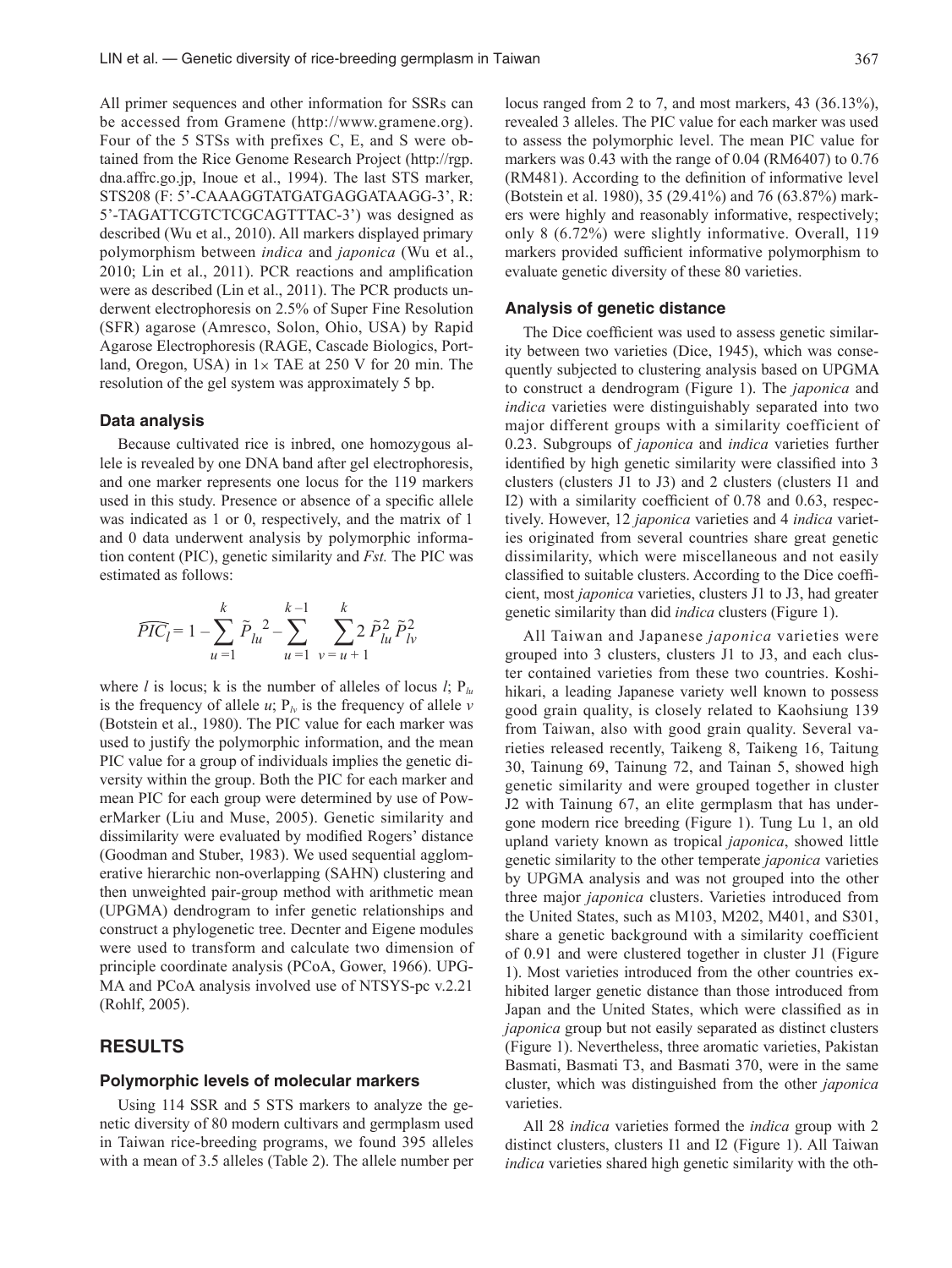**Table 2.** Polymorphic levels of 119 markers for genotyping 80 rice varieties.

| Chr.           | Marker <sup>a</sup> | PIC  | Chr.           | Marker      | PIC  | Chr.       | Marker     | PIC      | Chr.             | Marker     | PIC  |
|----------------|---------------------|------|----------------|-------------|------|------------|------------|----------|------------------|------------|------|
| $\mathbf{1}$   | RM3252 (6) 0.42     |      | $\mathfrak{Z}$ | RM251(5)    | 0.49 | 6          | RM225(3)   | 0.49     | 8                | RM447(3)   | 0.46 |
| $\mathbf{1}$   | RM001(4)            | 0.45 | 3              | RM282(2)    | 0.36 | $\sqrt{6}$ | RM6734 (4) | 0.49     | $\overline{9}$   | \$12569(3) | 0.59 |
| $\mathbf{1}$   | RM243 (5)           | 0.34 | 3              | RM016(2)    | 0.36 | $\sqrt{6}$ | RM253(3)   | 0.52     | $\overline{9}$   | RM3912(2)  | 0.37 |
| $\mathbf{1}$   | RM580(6)            | 0.51 | 3              | RM5626(2)   | 0.15 | 6          | RM276 (7)  | 0.67     | $\boldsymbol{9}$ | RM257(5)   | 0.60 |
| $\mathbf{1}$   | RM009 (6)           | 0.50 | 3              | RM135(5)    | 0.54 | 6          | RM527(3)   | 0.41     | 9                | RM278(3)   | 0.39 |
| $\mathbf{1}$   | RM246(3)            | 0.43 | 3              | RM168(3)    | 0.31 | 6          | RM3330(3)  | 0.39     | 9                | RM201(4)   | 0.43 |
| $\mathbf{1}$   | RM3411 (3) 0.39     |      | 3              | RM186(3)    | 0.28 | 6          | RM541(3)   | 0.39     | $\mathfrak{g}$   | RM3744 (2) | 0.36 |
| $\mathbf{1}$   | RM302(4)            | 0.38 | 3              | RM143 (5)   | 0.59 | 6          | RM003 (4)  | $0.48\,$ | 9                | RM205 (3)  | 0.37 |
| $\mathbf{1}$   | RM212(2)            | 0.37 | 3              | RM085 (3)   | 0.35 | 6          | RM162(4)   | 0.54     | 10               | RM222(3)   | 0.37 |
| $\mathbf{1}$   | RM1387(5) 0.59      |      | $\overline{4}$ | RM551(4)    | 0.35 | 6          | RM528(5)   | 0.53     | 10               | C51124(2)  | 0.37 |
| 1              | RM104(2)            | 0.37 | 4              | RM518(3)    | 0.55 | 6          | RM030(2)   | 0.34     | 10               | RM3311(2)  | 0.23 |
| $\mathbf{1}$   | RM6407 (2) 0.04     |      | 4              | RM5687(3)   | 0.45 | 6          | RM3138 (4) | 0.47     | $10\,$           | RM1375 (7) | 0.72 |
| $\mathfrak{2}$ | RM154(4)            | 0.39 | $\overline{4}$ | RM1359(5)   | 0.50 | 6          | RM340(5)   | 0.62     | 10               | RM258 (4)  | 0.45 |
| $\sqrt{2}$     | RM211(4)            | 0.35 | 4              | RM252 (5)   | 0.47 | $\tau$     | RM481(7)   | 0.76     | 10               | RM6673 (5) | 0.52 |
| $\mathfrak{2}$ | RM5780 (4) 0.52     |      | $\overline{4}$ | RM470(3)    | 0.39 | 7          | RM125(5)   | 0.39     | 10               | RM333 (6)  | 0.72 |
| $\overline{2}$ | RM145(4)            | 0.44 | 4              | RM6089 (2)  | 0.37 | 7          | RM214(3)   | 0.49     | 10               | RM496 (4)  | 0.42 |
| $\mathfrak{2}$ | RM5356 (3) 0.42     |      | $\overline{4}$ | RM567(3)    | 0.18 | $\tau$     | RM6767(3)  | 0.52     | 11               | RM286(3)   | 0.52 |
| $\mathfrak{2}$ | RM324 (4)           | 0.49 | 5              | RM1024 (3)  | 0.38 | 7          | RM011(3)   | 0.42     | 11               | RM167(2)   | 0.36 |
| $\sqrt{2}$     | RM341(4)            | 0.40 | 5              | RM267(2)    | 0.37 | $\tau$     | RM010(3)   | 0.51     | 11               | RM536(3)   | 0.50 |
| $\mathfrak{2}$ | RM475(3)            | 0.57 | 5              | E3528 $(3)$ | 0.37 | $\tau$     | RM3826(3)  | 0.45     | 11               | RM287(2)   | 0.30 |
| $\sqrt{2}$     | RM263(3)            | 0.40 | 5              | RM289(3)    | 0.36 | $\tau$     | RM234 (4)  | 0.41     | 11               | RM021(4)   | 0.59 |
| $\mathfrak{2}$ | RM1367 (4) 0.45     |      | 5              | RM3838(3)   | 0.15 | 7          | RM420(2)   | 0.38     | 11               | RM206 (7)  | 0.61 |
| $\overline{2}$ | RM240(3)            | 0.38 | 5              | RM430 (4)   | 0.51 | 8          | RM152(4)   | 0.54     | 11               | RM224 (5)  | 0.57 |
| $\sqrt{2}$     | RM250(2)            | 0.37 | 5              | RM161(2)    | 0.35 | 8          | RM1376(2)  | 0.26     | 12               | RM019(3)   | 0.42 |
| $\mathfrak{2}$ | RM207 (7)           | 0.64 | 5              | STS208 (2)  | 0.36 | 8          | RM025 (2)  | 0.15     | 12               | RM101(2)   | 0.37 |
| $\mathfrak{Z}$ | RM022(2)            | 0.36 | 5              | RM480(3)    | 0.47 | 8          | RM072 (4)  | 0.61     | 12               | RM247(4)   | 0.47 |
| $\mathfrak{Z}$ | RM6038 (3) 0.38     |      | 5              | E1113(2)    | 0.34 | $8\,$      | RM331(2)   | 0.36     | 12               | RM270(2)   | 0.38 |
| $\mathfrak{Z}$ | RM545 (5)           | 0.52 | 6              | RM508(3)    | 0.52 | 8          | RM515(3)   | 0.45     | 12               | RM235 (5)  | 0.51 |
| 3              | RM517(2)            | 0.17 | 6              | RM190(3)    | 0.53 | 8          | RM223 (3)  | 0.38     | 12               | RM017(3)   | 0.34 |
| 3              | RM218(5)            | 0.63 | 6              | RM584(3)    | 0.43 | 8          | RM256(2)   | 0.11     |                  |            |      |

<sup>a</sup>The number in parentheses indicates the number of alleles of markers detected in the 80 varieties.

ers introduced from abroad, which led to their grouping in one cluster by UPGMA analysis. Taichung Sen 3 and Taichung Sen 17, with a similarity coefficient of 0.86, were more related to each other than to the others in cluster I1. All varieties introduced through IRRI and the Philippines, except for IR1545-339 with rice blast resistance, were in the same cluster, which revealed high genetic similarity with a similarity coefficient of 0.73. Two varieties, 93-11

from China and Khosakau from Japan, showed great dissimilarity to the other *indica* varieties and clustered each other (Figure 1). One unexpected clustering result was Huakeng 74, a Chinese *japonica* variety, related to Taiwan *indica* varieties.

The genetic relationship among these 80 varieties was assessed by PCoA based on the modified Roger's distance (Goodman and Stuber, 1983). The first and second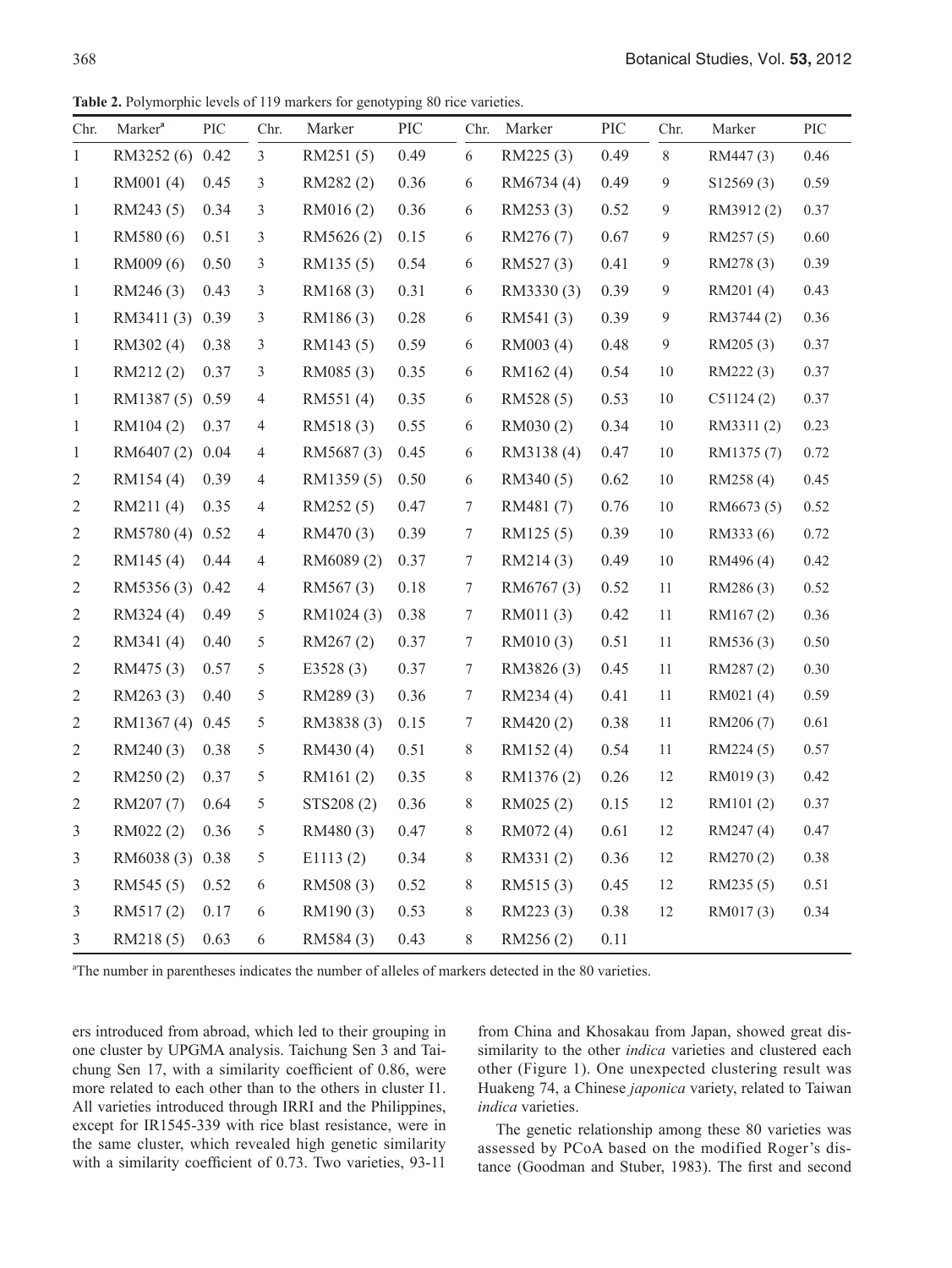

Figure 1. Dendrogram of 80 rice varieties in Taiwan based on unweighted pair-group method with averages. Two major groups corresponding to *japonica* and *indica* rice were indicated as J and I, respectively. The three distinct clusters of *japonica* group were assigned as cluster J1, J2, and J3; the two distinct clusters of *indica* group were assigned as cluster I1 and I2. The X axis indicates the Dice similarity coefficient.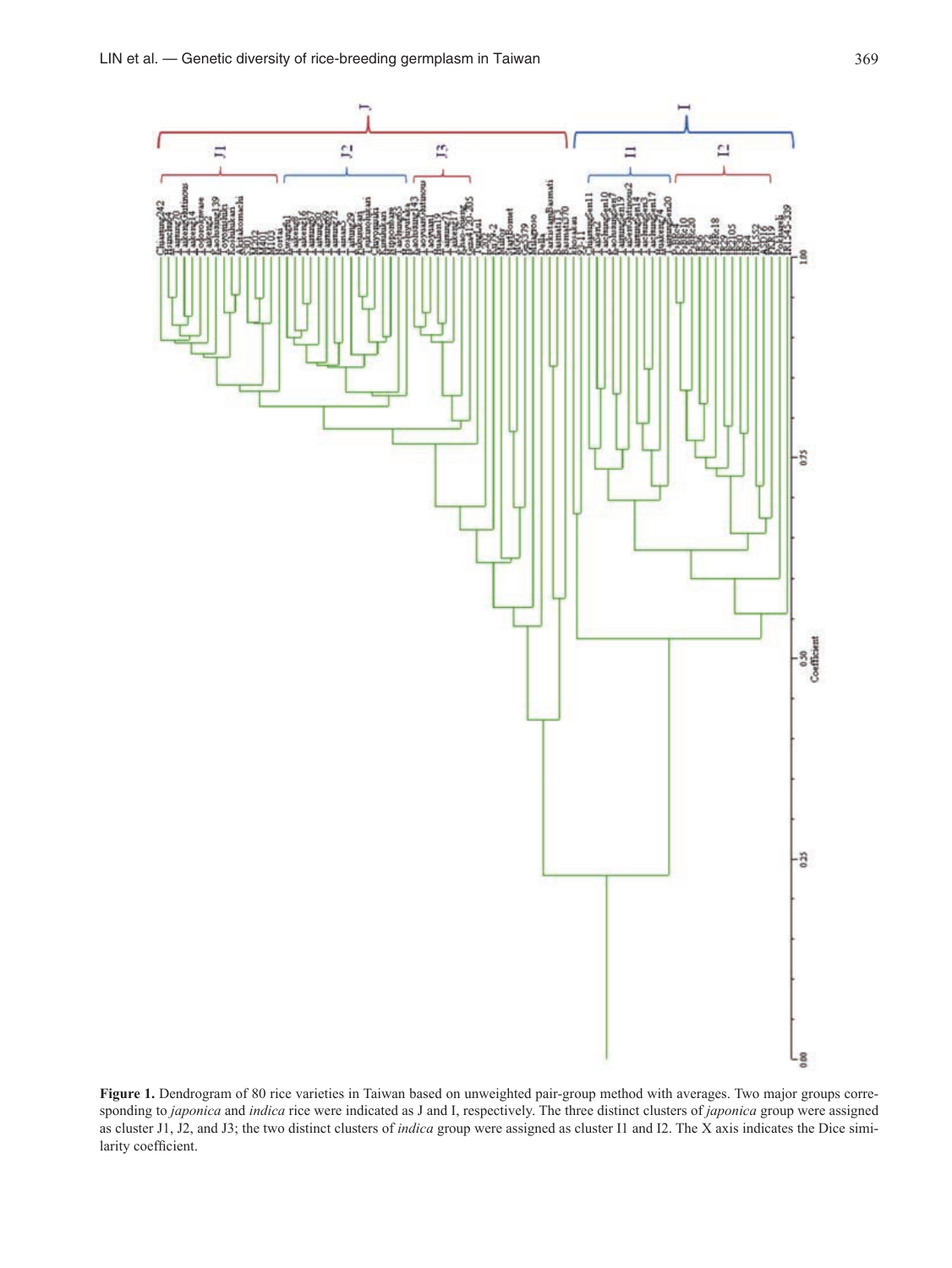| <b>Table 3.</b> The clusters formed by principal coordinate analysis |  |  |  |
|----------------------------------------------------------------------|--|--|--|
|----------------------------------------------------------------------|--|--|--|

| Cluster      | Variety                                                                                                                                                                                                                                                                                                                                                                                                               |
|--------------|-----------------------------------------------------------------------------------------------------------------------------------------------------------------------------------------------------------------------------------------------------------------------------------------------------------------------------------------------------------------------------------------------------------------------|
| $\mathsf{A}$ | Akitakomachi, Chianung 242, Chiyonisiki, Fukunikari, Hoshiyutaka, Hsinchu 64, Kaohsiung 139, Khosakau,<br>Kinuhikari, Koshihikari, Kwangfu 1, M103, M202, M401, Nipponbare, Nortai, S301, Taichung 65, Taikeng 14,<br>Taikeng 16, Taikeng 2, Taikeng 8, Taikeng Glutinous 1, Tainan 5, Tainung 67, Tainung 69, Tainung 70, Tainung 72,<br>Taitung 29, Taitung 30, Todorokiwase, Toyonishiki, Tsukinohikari, Tung Lu 1 |
| B            | Giza 4120-205, Hualien 19, Kaohsiung 143, Khao-kueng, Taikeng 17, Tainung 71, Taoyuan 1, Taoyuan Glutinous 2                                                                                                                                                                                                                                                                                                          |
| C            | Della, Gz5379, Ku79-2, L202, MGG, Milagroso, Milfor, Start Bomet                                                                                                                                                                                                                                                                                                                                                      |
| D            | Basamati 370, Basmati T3, Pakistam Basmati                                                                                                                                                                                                                                                                                                                                                                            |
| E            | Chianung Sen 11, Huakeng 74, Tai Sen 2, Tai Sen Glutinous 2, Taichung Sen 10, Taichung Sen 17, Taichung Sen 3, Tai-<br>nung Sen 14, Tainung Sen 19, Tainung Sen 20                                                                                                                                                                                                                                                    |
| F            | 93-11, ASD16, FKR19, IR1545-339, IR1552, IR2105, IR29, IR30, IR36, IR64, IR72, Khosakau, Pokhareli, PsBRc10,<br>PsBRc18. PsBRc20. PsBRc4                                                                                                                                                                                                                                                                              |

dimensions of PCoA explained 18.03% and 1.87% of the genetic diversity, respectively. In total, 52 *japonica* varieties showed close distribution and were classified into four clusters (Table 3; Figure 2). All *japonica* varieties introduced from Japan were aggregated in cluster A, and most Taiwan *japonica* varieties were also in cluster A; 6 varieties were separate from the others and formed another cluster, cluster B. Four American varieties shared genetic similarity and were in cluster A. These 2 clusters, clusters A and B, were corresponded to the 3 clusters, clusters J1, J2, and J3, of UPGMA dendrogram. The other *japonica* varieties introduced from other countries were scattered on the PCoA plot, which indicated relative genetic diversification among them. Nevertheless, the three aromatic varieties still were located nearby (Table 3; Figure 2). Both the PCoA plot and UPGMA dendrogram revealed approximately the same genetic relationship among these *japonica* varieties.

The *indica* varieties were grouped into two clusters by PCoA. All Taiwan *indica* varieties were grouped in one cluster, cluster E, and all varieties introduced from IRRI and the Philippines were grouped in cluster F (Table 3; Figure 2). Two varieties, 93-11 and Khosakau, were separated into a unique cluster by UPGMA with a similarity coefficient of 0.68 and dispersed in cluster F with some genetic distance by PCoA (Table 3; Figure 2).



**Figure 2.** Two-dimension plot of principal coordinate analysis for all 80 rice varieties in Taiwan. The first and second dimensions explained 18.03% and 1.87%, respectively, of the genetic diversity.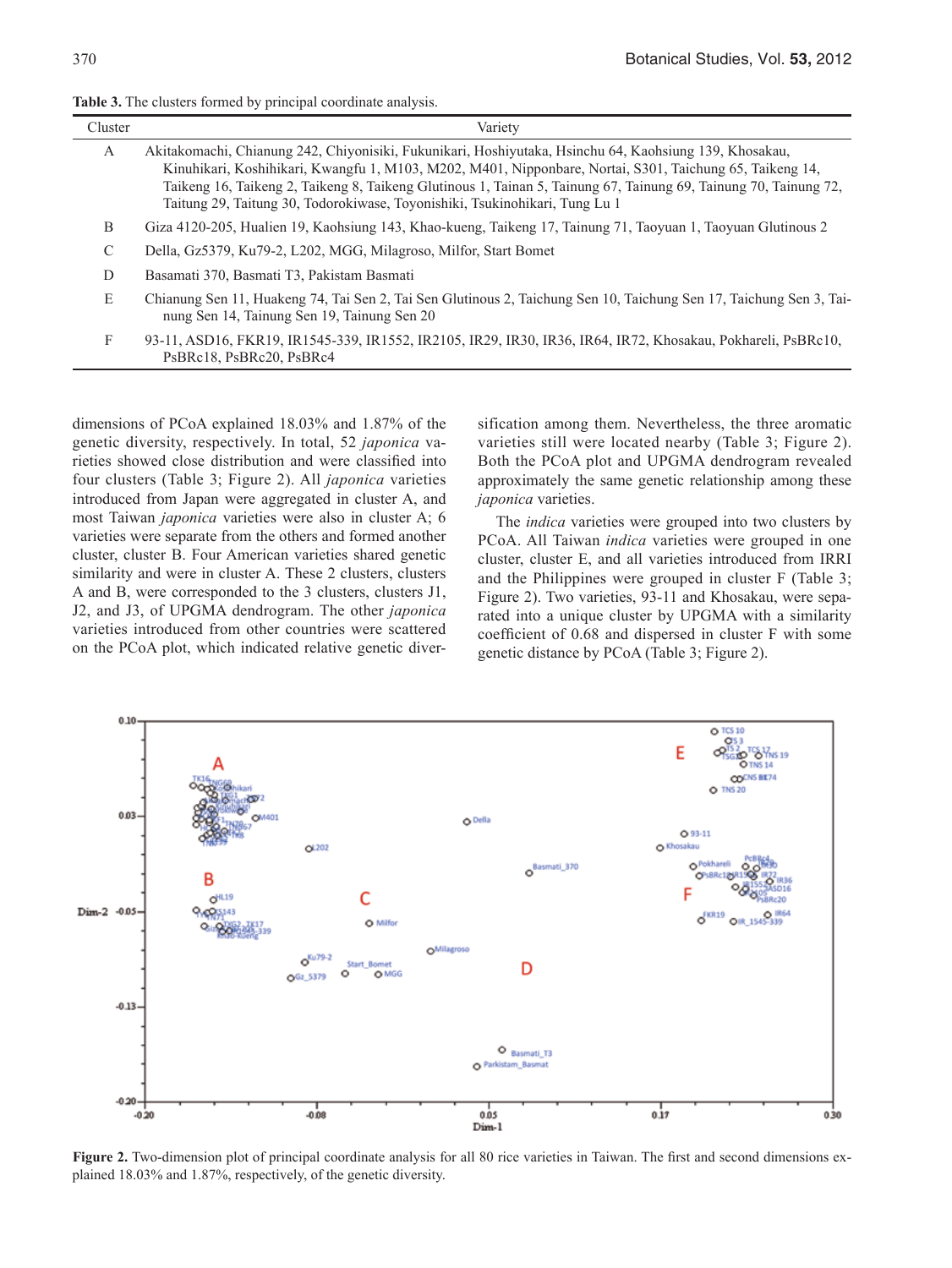## **Genetic diversity and genetic differentiation within and between subgroups**

We divided the germplasm into several subgroups to evaluate genetic diversity by mean allele number per locus, major allele frequency, mean gene diversity, and mean PIC value, and genetic differentiation between two subgroups by  $F_{ST}$  (Table 4). The genetic diversity for the *indica* group, including all 28 varieties, was greater than that for the *japonica* group, of 52 varieties, as revealed by smaller major allele frequency and larger mean gene diversity and mean PIC value (Table 4). The same phenomenon was observed in comparing Taiwan *indica* and *japonica*  groups, too. Taiwan *indica* varieties exhibited slightly less genetic diversity as compared with introduced *indica* varieties. In contrast, the mean gene diversity and mean PIC value were lower for Taiwan *japonica* varieties than the 28 introduced *japonica* varieties but did not differ from those of the 10 Japanese *japonica* varieties (Table 4). Thus, the genetic diversity of Taiwan and Japanese *japonica* cultivars was narrow.

Overall, the differentiation between the *indica* groups and *japonica* groups was high, with  $F_{ST}$  values of 0.58 and 0.50 for all 80 varieties and 34 Taiwan varieties, respectively (Table 4). Genetic differentiation was moderate between Taiwan domestic varieties and introduced varieties for both *indica* and *japonica* groups, with  $F_{ST}$  values of 0.25 and 0.15, respectively. However, Taiwan and Japanese *japonica* varieties showed very low genetic differentiation ( $F_{ST}$  =0.05, Table 4).

## **DISCUSSION**

### **Assessment of the polymorphic levels of SSR markers uncovered in this study**

SSR markers have been commonly used in evaluating genetic diversity and phylogenetic analysis because of their abundance in genomes and high allelic polymorphism, co-dominance, and easy manipulation by PCR. Gel electrophoresis with agarose, polycrylamide, and capillary gel can be used to observe allelic variation of SSR markers caused by various repeat numbers of one type of SSR or SSR with at least two types of SSRs even with embedded single nucleotide polymorphism (SNP) and/or indels. We used 2.5% SFR agarose, which could resolve the DNA fragments with a difference of 5 bp, and revealed 395 alleles by using 119 markers with 80 rice varieties; the mean allele number per locus was 3.5 (Table 2, 4). The mean allele number we found was lower than that for SSRs labeled with fluorescence and separated by capillary gel electrophoresis, which is expensive (Jain et al., 2004; Thomson et al., 2007). One reason for the difference may be the lower resolution in separating SSR alleles in agarose gel than in capillary gel. As well, we used cultivars rather than landraces and wild relatives because of less allelic variation in cultivars in general (Ram et al., 2007; Thomson et al., 2007; Yuan et al., 2007; Pusadee et al., 2009). However, our result was comparable to the mean of 4.5 alleles per locus found in 35 Asian cultivars and 2.0–5.5 alleles per locus found with different kinds of

**Table 4.** Genetic diversity and differentiation within and between subgroups of 80 rice varieties.

| Subgroups          | Sample size |      | Mean no. alleles/locus Major allele frequency Mean gene diversity |      | Mean PIC value | Fst  |
|--------------------|-------------|------|-------------------------------------------------------------------|------|----------------|------|
| All 80 varieties   | 80          | 3.50 | 0.61                                                              | 0.50 | 0.43           | 0.58 |
| indica             | $28\,$      | 2.91 | 0.74                                                              | 0.35 | 0.31           |      |
| japonica           | 52          | 2.96 | $0.80\,$                                                          | 0.29 | 0.26           |      |
| Taiwan varieties   | 34          | 2.72 | 0.70                                                              | 0.41 | 0.35           | 0.50 |
| indica             | 10          | 1.89 | 0.80                                                              | 0.25 | 0.21           |      |
| japonica           | 24          | 1.79 | 0.89                                                              | 0.15 | 0.13           |      |
| indica varieties   | 28          | 2.91 | 0.74                                                              | 0.35 | 0.31           | 0.25 |
| Taiwan             | 10          | 1.89 | 0.80                                                              | 0.25 | 0.21           |      |
| introduced         | 18          | 2.91 | 0.71                                                              | 0.38 | 0.34           |      |
| japonica varieties | 52          | 2.96 | 0.80                                                              | 0.29 | 0.26           | 0.15 |
| Taiwan             | 24          | 1.79 | 0.89                                                              | 0.15 | 0.13           |      |
| introduced         | $28\,$      | 2.82 | 0.75                                                              | 0.35 | 0.31           |      |
| japonica varieties | 34          | 1.84 | 0.89                                                              | 0.15 | 0.13           | 0.05 |
| Taiwan             | 24          | 1.79 | 0.89                                                              | 0.15 | 0.13           |      |
| Japan              | 10          | 1.30 | 0.85                                                              | 0.17 | 0.16           |      |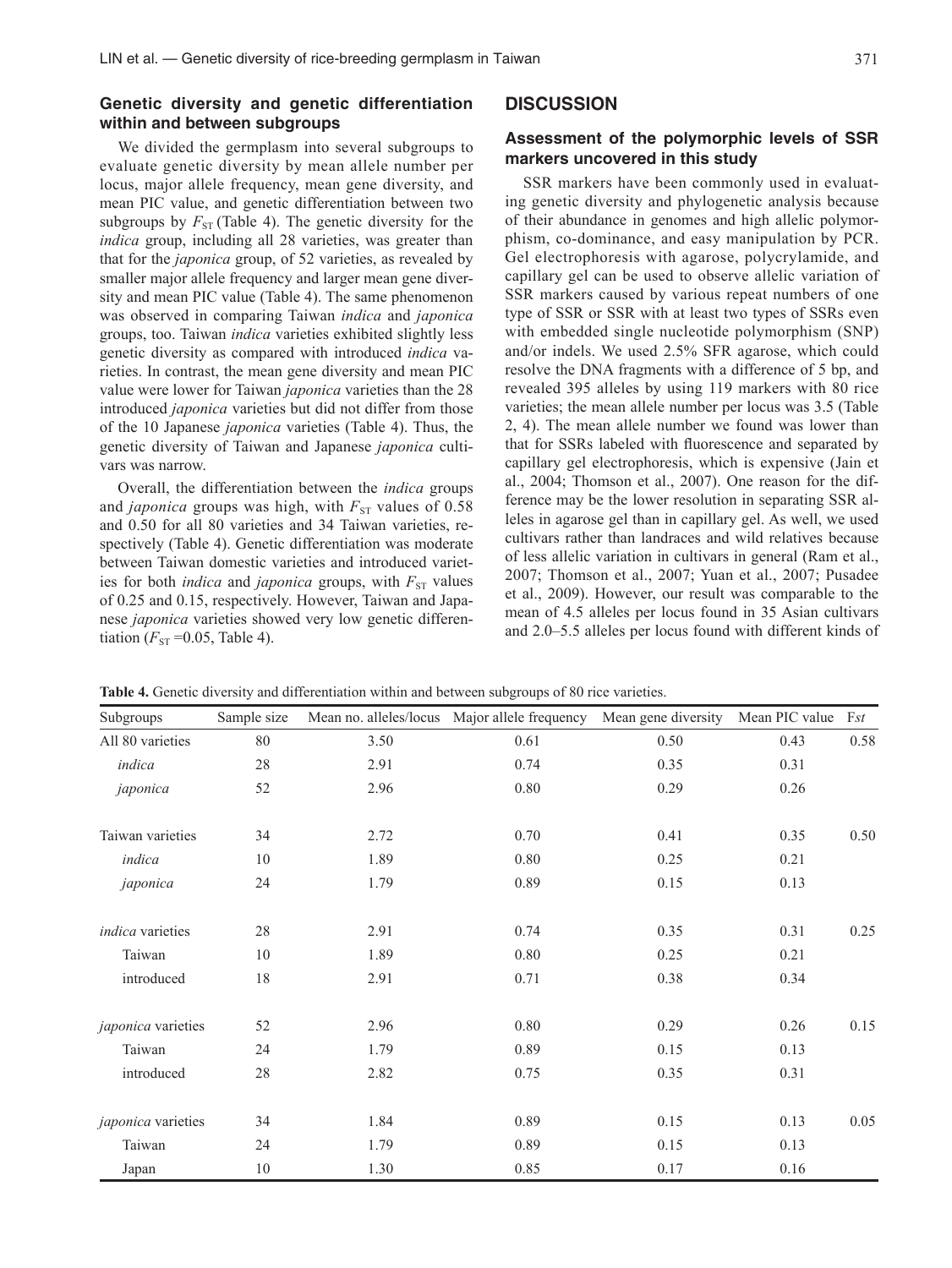microsatellites (Cho et al., 2000; Pervaiz et al., 2009).

PIC values, which could avoid the bias estimation with major alleles, are also a good indicator of the polymorphic levels of molecular markers. The PIC values were high and varied, with a mean of 0.43 and range  $0.04-0.76$ (Table 2). The PIC values we estimated were comparable to those from previous studies of SSR markers used with rice cultivars (Lu et al., 2005; Pervaiz et al., 2009) but were lower than those with rice landraces (Thomson et al., 2007; Pervaiz et al., 2010).

Only 8 of 119 markers  $(6.72\%)$ , with PIC values  $\leq 0.25$ , were considered slightly informative; the other 111 markers were reasonably to highly informative (Table 2). The 5 STS markers we used were reasonably and highly informative, with PIC values 0.34 (E1113) to 0.59 (S12569), which could offer allelic variation for analysis of genetic diversity. Nevertheless, informative polymorphism was greater for SSRs than indels in general; for example, 4 SSRs revealed 7 alleles with PIC value up to 0.76 (Table 2). The allelic information for the 119 markers with the 80 varieties and the polymorphic markers between any 2 varieties can be accessed from the website for 'The Resource of Rice Genetic Markers in Taiwan' (http://rice. sinica.edu.tw, Lin et al., 2008). The polymorphic markers we uncovered could be applied to genetic linkage analysis, quantitative trait locus (QTL) mapping, and marker assisted selection (MAS) to improve rice breeding efficiency. Moreover, some variety-specific alleles can be exploited in DNA fingerprinting to variety identification (Chuang et al., 2011).

## **Clusters of Taiwan rice-breeding germplasm based on genetic distance**

We identified two major groups corresponding to ssp. *japonica* and *indica* by both cluster analyses, UPGMA and PCoA, on the basis of genetic distance of the Dice similarity coefficient among the 80 varieties used in rice breeding programs (Figures 1, 2). By the classification of Garris et al. (2005), the subspecies *japonica* could be distinguished as *tropical japonica*, *temperate japonica*, and *aromatic*  groups, and ssp. *indica* could be distinguished as *indica*  and *aus* groups. Because most popular rice varieties in Taiwan were *temperate japonica*, the common *japonica* germplasm used in breeding belonged to *temperate japonica*, except for Tung Lu 1, which is a domestic *tropical japonica* and showed little similarity to the other *japonica* varieties and had some genetic distances to the other *temperate japonica* by UPGMA but still was grouped in cluster A by PCoA. We included only 3 Basmati varieties belonging to the *aromatic* group; therefore, they could not form a distinct group and also exhibited genetic dissimilarity to the imported *japonica* varieties other than those introduced from Japan (Table 3; Figures 1, 2). The *aus*, closely related to *indica*, was considered to be ssp. *indica* and is habituated along the Himalayan hills. Pokhareli introduced from India might contain the genetic background of *aus*, which displayed large genetic distance to the other *indica* varieties (Table 3; Figures 1, 2). Overall, clustering analyses of these 80 rice germplasm used in Taiwan were consistent with the new classification of sub-groups of Asian rice, *O. sativa.*

According to the pedigree analysis of 99 Taiwan *japonica* varieties released between 1940 and 1987, 85% of the parentages of the varieties were introduced from Japan. Especially, Shinriki and Kameji, the two major parents of Taichung 65 which was the first reported photoperiod-insensitive *temperate japonica* variety, showed great genetic contribution to genomes, 21.3% and 16.7%, respectively (Lin, 1991a). As a consequence, 24 Taiwan and 10 Japanese varieties shared highly similar genetic background, which was supported by both UPGMA and PCoA (Table 3; Figures 1, 2). Since the prime rice-breeding goal of yield shifted to rice grain quality, several elite Japanese cultivars such as Koshihikari and Kinuhikari were introduced and are being extensively used in regular rice-breeding programs. These cultivars, with good grain appearance and eating quality, were grouped in clusters J1 and J2 by UP-GMA or cluster A by PCoA (Tables 1, 3; Figures 1, 2).

All Taiwan *indica* varieties share a similar genetic background and formed one cluster and exhibited higher genetic distance than the newly introduced *indica* varieties (Table 3; Figures 1, 2). Many *indica* landraces, brought and cultivated by Chinese people when they migrated from Guangdong and Fujian provinces of mainland China about 300 years ago, might have been incorporated in early modern *indica* rice breeding. The *indica* varieties from the IRRI and the Philippines were closely related because of selection under similar environments for specific breeding aims. Nevertheless, the other *indica* varieties originating from other than the Philippines showed relative genetics distance as well.

## **Genetic diversity and differentiation among subgroups of germplasm for the 80 varieties**

*Japonica* and *indica* rice are easy to distinguish by obvious distinct morphologic and physiologic characters (Oka and Morishima, 1982). The  $F_1$  seeds of intersubspecific crosses always exhibit low fertility and hybrid breakdown in successive selfed generations because of the accumulation of genetic differentiation; these two subspecies had undergone divergence and adaptation to various environments and domestication. The genetic divergence could also be detected by DNA sequences of nuclear DNA and chloroplast genes (Vitte et al., 2004; Londo et al., 2006). With our analysis of  $F_{ST}$ , an index of divergent level between two subpopulations, the *indica* varieties greatly differentiated from *japonica* varieties. As compared with other studies of worldwide collections ( $F_{ST}$  =0.43) and Indonesian germplasm  $(F_{ST} = 0.38)$  and landraces  $(F_{ST} = 0.59)$ (Garris et al., 2005; Thomson et al., 2007, 2009), we observed a certain degree of differentiation for all *indica* varieties vs. *japonica* varieties ( $F_{ST}$  =0.58) herein (Table 4). Even different germplasm collections might account for the different outcomes; the high  $F_{ST}$  value for cultivated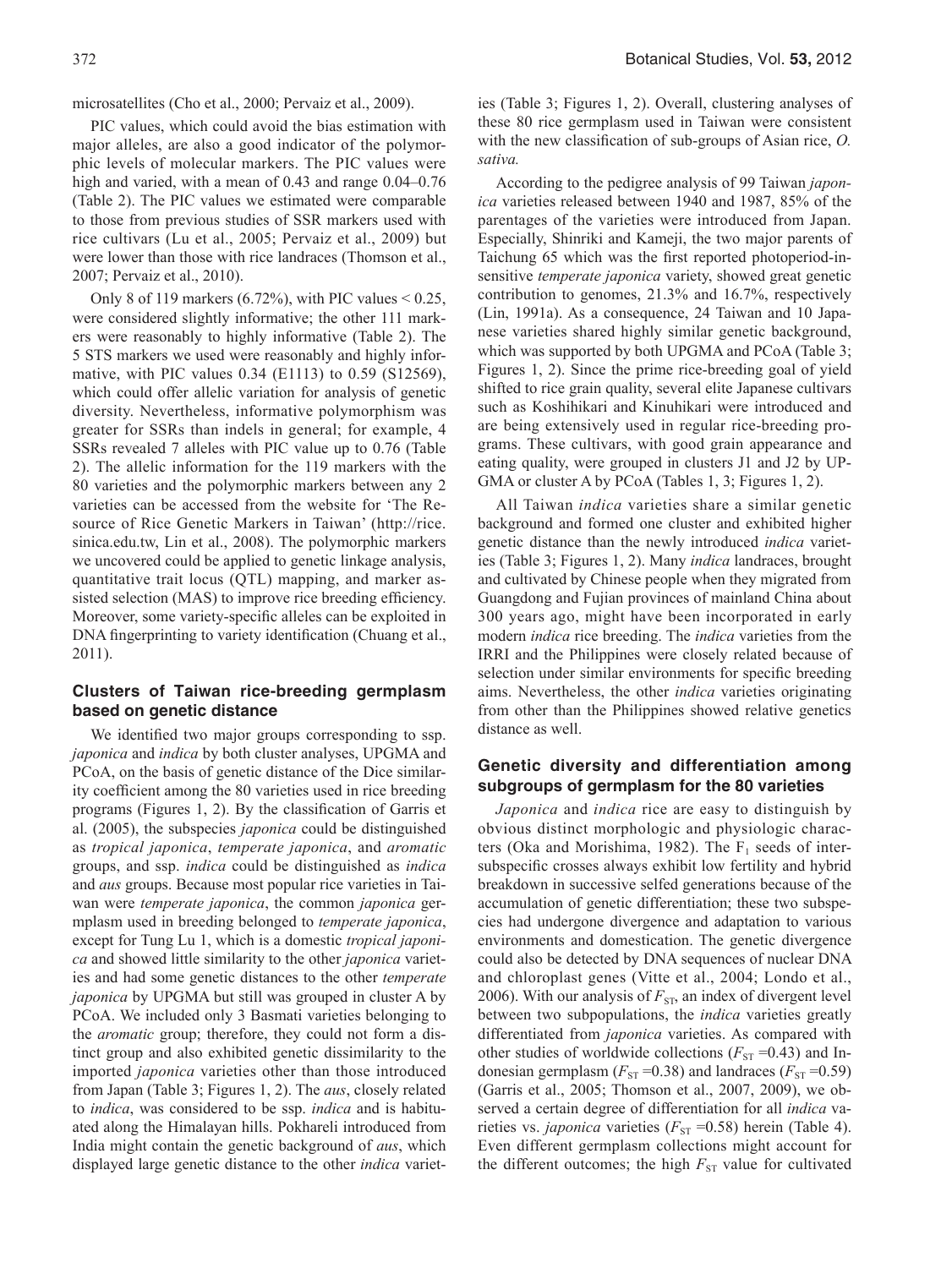*indica* and *japonica* varieties might be associated with strongly diversified selection for different breeding goals during breeding processes. Furthermore, this phenomenon was supported by the high differentiation in Taiwan *indica*  and *japonica* cultivars ( $F_{ST}$  =0.50; Table 4) under intensive selection for specific breeding goals, high yield for *indica* cultivars and grain quality for *japonica* cultivars.

Asian rice, *O. sativa* L., encountered a severe early domestication bottleneck, which led to narrower genetic diversity than its perennial ancestor, *O. rufipogon*, and annual ancestor, *O. nivara* (Kovach and McCouch, 2008). Because of different geographic distribution and selection, ssp. *japonica* rice experienced more severe bottleneck than ssp. *indica* rice did as indicated by bottleneck stringency K values (Zhu et al., 2007). The genetic diversity and gene richness was lower for *japonica* rice than *indica* rice collected from many countries and worldwide in general, as revealed by STS or SSR markers (Yang et al., 1994; Ni et al., 2002; Garris et al., 2005; Caicedo et al., 2007). From the major allele frequency and high mean gene diversity and mean PIC value in *indica* rice from all 28 varieties and 10 Taiwan varieties (Table 4), our results also reflected the evolutionary processes and agreed with previous findings. Furthermore, the genetic diversity was lower for Taiwan cultivars than introduced cultivars, not only *indica* but also *japonica* rice (Table 4), because of limited genetic bases.

In Taiwan, *indica* rice was the major staple food before the  $21<sup>st</sup>$  century and is commonly used in making rice noodles, rice cake, and other derived products. The breeding goals for *indica* rice differ slightly from those for *japonica* rice: high yield and resistance to biotic and abiotic stresses. Because yield and resistance are affected by many factors, the 10 Taiwan *indica* varieties became genetically diverse but could still maintain the considerable level as the varieties introduced from abroad, as indicated by the lower major allele frequency, mean gene diversity, and mean PIC value (Table 4). Furthermore, Taiwan domestic and introduced *indica* varieties showed moderate differentiation ( $F_{ST}$  =0.25; Table 4).

The current Taiwan *japonica* cultivars have a very narrow gene pool because of relatively little germplasm used in breeding programs and field uniformity (Lin, 1991a, b; Wu and Lin, 2008). The mean genetic diversity and PIC value were lower for Taiwan *japonica* than introduced *japonica* varieties and even lower than for introduced Japanese *japonica* varieties (Table 4). Taiwan and Japanese *japonica* varieties did not differ greatly in genetic diversity  $(F_{ST} = 0.05)$ . In addition, clustering analyses based on genetic distances revealed Taiwan modern *japonica* cultivars highly related to introduced Japanese *japonica* cultivars, which was consistent with results by pedigree analysis (Lin, 1991a; Wu and Lin, 2008). The breeding goal has been grain quality for better selling price since 1980; the tradeoff has been a great reduction in genetic diversity of cultivated rice.

The assessment of genetic diversity of germplasm is essential for breeding programs to characterize the genetic bases of commercial cultivars. The genetic diversity of rice cultivars in Taiwan is very narrow, as determined by pedigree analysis or molecular marker assay, because of the high selection pressure for good grain quality and repeated use of a few germplasm in breeding programs. To broaden the gene pool of current cultivars, exotic elite cultivars were recently introduced from various countries besides Japan (Table 1). Those introduced cultivars provide beneficial genes for Taiwan cultivars, such as those for biotic and abiotic resistance, aroma, and high yield (Table 1). The genomes of introduced exotic germplasm broadened the gene pool of Taiwan cultivars, as revealed by increased mean number alleles per locus, mean gene diversity, and mean PIC value, and lower major allele frequency (Table 4). Nevertheless, the genetic diversity of cultivars is greatly reduced during systematicly extensive selection for a few target traits. Enlarging the gene pool of current cultivars for new challenges of unknown biotic and abiotic stresses due to global warming is a crucial task in modern breeding programs. Investigating untapped natural diversity in landraces or wild relative rice, *O. rufipogon*  and *O. nivara*, is ongoing (Thomson et al., 2007, 2009; Kovach and McCouch, 2008; Pusadee et al., 2009). Previous assessment of genetic diversity of Taiwan landraces and cultivars of rice found landraces with greater variation in allele richness by SSR markers (Y.-R. Lin, Y.-P. Wu, and Su-Huang Chang, unpublished data). How to eliminate inferior alleles from landraces and wild relative rice while introgressing useful genes in cultivars is critical. Markerassisted selection (MAS) for precise selection of favorable genotypes will accelerate current breeding and increase gene pyramiding in rice modern breeding.

**Acknowledgements.** This work was supported by in part grant from the National Science and Technology Program for Agricultural Biotechnology, Taiwan (Y.-I. C. Hsing). We also appreciate Yuan-Chen Huang and Chien-Hsin Chang for technical assistance.

## **LITERATURE CITED**

- Botstein, D., R.L. White, M. Skolnick, and R.W. Davis. 1980. Construction of a genetic linkage map in man using restriction fragment length polymorphisms. Am. J. Hum. Genet. **32:** 314-331.
- Brar, D.S. and G.S. Khush. 1997. Alien introgression in rice. Plant Mol. Biol. **35:** 35-47.
- Caicedo, A.L., S.H. Williamson, R.D. Hernandez, A. Boyko, A. Fledel-Alon, T.L. York, N.R. Polato, K.M. Olsen, R. Nielsen, S.R. McCouch, C.D. Bustamante, and M.D. Purugganan. 2007. Genome-wide patterns of nucleotide polymorphism in domesticated rice. PLoS Genet. **3:** 1745-1756.
- Chang, T.-T. 1985. Crop history and genetic conservation: rice a case study. Iowa State J. Res. **59:** 425-455.
- Cho, Y.G., T. Ishii, S. Temnykh, X. Chen, L. Lipovich, S.R. McCouch, W.D. Park, N. Ayres, and S. Cartinhour. 2000.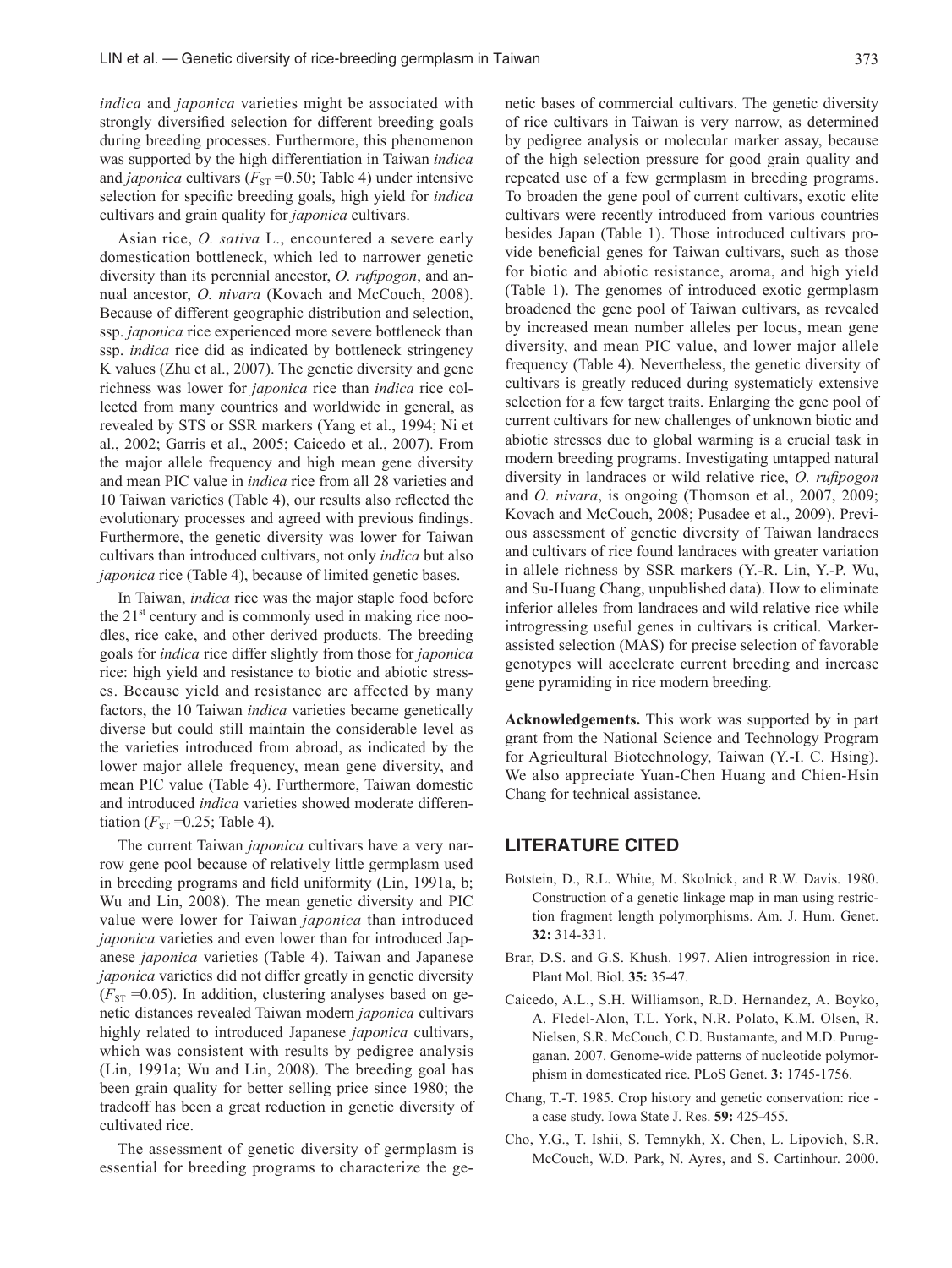Diversity of microsatellites derived from genomic libraries and GeneBank sequences in rice (*Oryza sativa* L.). Theor. Appl. Genet. **100:** 713-722.

- Chou, S.-L. 1948. China is the place of origin of rice. J. Rice Soc. China **7:** 53-54.
- Chuang, H.-Y., H.-S. Lur, K.-K. Hwu, and M.-C. Chang. 2011. Authentication of domestic Taiwan rice varieties based on fingerprinting analysis of microsatellite DNA markers. Bot. Stud. **52:** 393-405.
- Dice, L.R. 1945. Measures of the amount of ecologic association between species. Ecology **26:** 297-302
- FAO, Food and Agriculture Organization. 2009. The State of the World's Plant Genetic Resources for Food and Agriculture.
- Garris, A.J., T.H. Tai, J. Coburn, S. Kresovich, and S.R. Mc-Couch. 2005. Genetic structure and diversity in *Oryza sativa* L. Genetics **169:** 1631-1638.
- Goodman, M.M. and C.W. Stuber. 1983. Races of maize. 6: Isozyme variation among races of maize in Bolivia. Maydica **28:** 169-187.
- Gower, J.C. 1966. Some distance properties of latent root and vector methods used in multivariate analysis. Biometrika **53:** 325-338.
- Inoue, T., H.S. Zhong, A. Miyao, I. Ashikawa, L. Monna, S. Fukuoka, N. Miyadera, Y. Nagamura, N. Kurata, T. Sasaki, and Y. Minobe. 1994. Sequence-tagged sites (STSs) as standard landmarkers in the rice genome. Theor. Appl. Genet. **89:** 728-734.
- IRGSP, International Rice Genome Sequencing Project. 2005. The map-based sequence of the rice genome. Nature **436:** 793-800.
- Jackson, M.T. 1997. Conservation of rice genetic resources: the role of the International Rice Genebank at IRRI. Plant Mol. Biol. **35:** 61-67.
- Jain, S., R.K. Jain, and S.R. McCouch. 2004. Genetic analysis of Indian aromatic and quality rice (*Oryza sativa* L.) germplasm using panels of fluorescently-labeled microsatellite markers. Theor. Appl. Genet. **109:** 965-977.
- Khush, G.S. 1997. Origin, dispersal, cultivation and variation of rice. Plant Mol. Biol. **35:** 25-34.
- Kovach, M.J. and S.R. McCouch. 2008. Leveraging natural diversity: back through the bottleneck. Curr. Opin. Plant Biol. **11:** 193-200.
- Lin, M.S. 1991a. Genetic base of *japonica* rice varieties released in Taiwan. Euphytica **56:** 43-46.
- Lin, M.S. 1991b. Field uniformity of the *japonica* rice region of Taiwan as estimated by relative genetic contribution. Theor. Appl. Genet. **83:** 115-118.
- Lin, Y.-R., S.-C. Wu, S.-E. Chen, T.-H. Tseng, C.-S. Chen, S.- C. Kuo, H.-P. Wu, and Y.-I. C. Hsing. 2011. Mapping of quantitative trait loci for plant height and heading date in two inter-subspecific crosses of rice and comparison across *Oryza* genus. Bot. Stud. **52:** 1-14.
- Lin, Y.-R., Y.-P. Wu, F.-J. Wei, P.-C. Lu, Y.-C. Huang, C.-H. Chang, A.-L. Hour, S.-C. Kou, J.-S. Hsieh, and Y.-I. C.

Hsing. 2008. Construction of the website 'The Resource of Rice Genetic Markers in Taiwan'. Crop, Environment & Bioinformatics **5:** 1-21. (Chinese with English abstract)

- Liu, K. and S.V. Muse. 2005. PowerMarker: an intergrated analysis environment for genetic marker analysis. Bioinformatics **21:** 2128-2129.
- Londo, J.P., Y.-C. Chiang, K.-H. Hung, T.-Y. Chiang, and B.A. Schaal. 2006. Phylogeography of Asian wild rice, *Oryza rufipogon*, reveals multiple independent domestications of cultivated rice, *Oryza sativa*. Proc. Natl. Acad. Sci. USA **103:** 9578-83.
- Lu, H., M.A. Redus, J.R. Coburn, J.N. Rutger, S.R. McCouch, and T.H. Tai. 2005. Population structure and breeding patterns of 145 U.S. rice cultivars based on SSR marker analysis. Crop Sci. **45:** 66-76.
- Ma, J. and J.L. Bennetzen. 2004. Rapid recent growth and divergence of rice nuclear genomes. Proc. Natl. Acad. Sci. USA **101:** 12404-12410.
- McCouch, S.R. 2004. Diversifying selection in plant breeding. PLoS Biol. **2:** e347.
- Ni, J., P.M. Colowit, and D.J. Mackill. 2002. Evaluation of genetic diversity in rice subspecies using microsatellite markers. Crop Sci. **42:** 601-607
- Oka, H. 1974. Experimental studies on the origin of cultivated rice. Genetics **78:** 475-486.
- Oka, H. and H. Morishima. 1982. Phylogenetic differentiation of cultivated rice, potentiality of wild progenitors to evolve the *indica* and *japonica* types of rice cultivars. Euphytica **31:** 41-50.
- Pervaiz, Z.H., M.A. Rabbani, I. Khaliq, S.R. Pearce, and S.A. Malik. 2010. Genetic diversity associated with agronomic traits using microsatellite markers in Pakistani rice landraces. Electron. J. Biotech. **13:** 1-12.
- Pervaiz, Z.H., M.A. Rabbani, S.R. Pearce, and S.A. Malik. 2009. Determination of genetic variability of Asian rice (*Oryza sativa* L.) varieties using microsatellite markers. Afr. J. Biotech. **8:** 5641-5651.
- Pusadee, T., S. Jamjod, Y-C. Chiang, B. Rerkasem, and B.A. Schaal. 2009. Genetic structure and isolation by distance in a landrace of Thai rice. Proc. Natl. Acad. Sci. USA **106:** 13880-13885.
- Ram, S.G., V. Thiruvengadam, and K.K. Vinod. 2007. Genetic diversity among cultivars, landraces and wild relatives of rice as revealed by microsatellite markers. J. Appl. Genet. **48:** 337-345.
- Rohlf, F.J. 2005. NTSYS-pc: Numerical Taxonomy and Multivariate Analysis System, version 2.2, Exeter Software, Applied Biostatistics, Inc., New York, USA.
- Shi, X., J. Wang, Y. Bao, P. Li, L. Xie, J. Huang, and H. Zhang. 2010. Identification of the quantitative trait loci in *japonica* rice landrace Heikezijing responsible for broad-spectrum resistance to rice blast. Phytopathology **100:** 822-829.
- Thomson, M.J., E.M. Septiningsih, F. Suwardjo, T.J. Santoso, T.S. Silitonga, and S.R. McCouch. 2007. Genetic diversity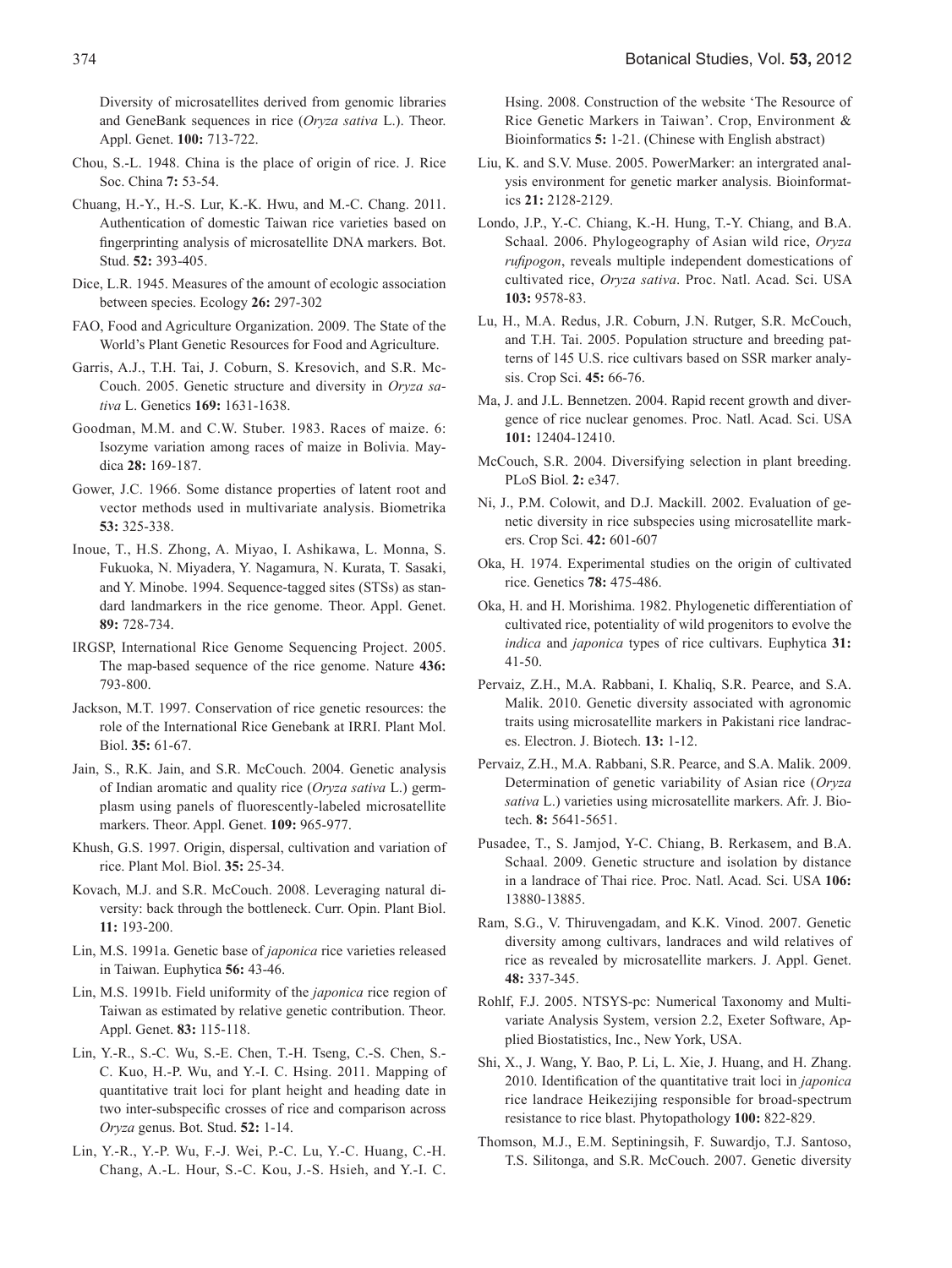analysis of traditional and improved Indonesian rice (*Oryza sativa* L.) germplasm using microsatellite markers. Theor. Appl. Genet. **114:** 559-568.

- Thomson, M.J., N.R. Polato, J. Prasetiyono, K.R. Trijatmiko, T.S. Silitonga, and S.R. McCouch. 2009. Genetic diversity of isolated populations of Indonesian landraces of rice (*Oryza sativa* L.) collected in East Kalimantan on the island of Borneo. Rice **2:** 80-92.
- Vitte, C., T. Ishii, F. Lamy, D. Brar, and O. Panaud. 2004. Genomic paleontology provides evidence for two distinct origins of Asian rice (*Oryza sativa* L.). Mol. Genet. Genomics **272:** 504-511.
- Wu, W.-C. and M.-S. Lin. 2008. Pedigree analysis of rice varieties of Taiwan: I. Relationships among Japanese introductions. Crop, Environment & Bioinformatics **5:** 248-257. (Chinese with English abstract)
- Wu, Y.-P., P.-Y. Ko, W.-C. Lee, F.-J. Wei, S.-C. Kuo, S.-W. Ho, A.-L. Hour, Y.-I. C. Hsing, and Y.-R. Lin. 2010. Comparative analyses of linkage maps and segregation distortion of two F2 populations derived from *japonica* crossed with *indica* rice. Hereditas **147:** 225-236.
- Yang, G.P., M.A.S. Maroof, C.G. Xu, Q. Zhang, and R.M. Biyashev. 1994. Comparative analysis of microsatellite DNA polymorphism in landraces and cultivars of rice. Mol. Gen. Genet. **245:** 187-194
- Yu, J., S. Hu, J. Wang, G.K. Wong, S. Li, B. Liu, Y. Deng, L. Dai, Y. Zhou, X. Zhang, M. Cao, J. Liu, J. Sun, J. Tang, Y.

Chen, X. Huang, W. Lin, C. Ye, W. Tong, L. Cong, J. Geng, Y. Han, L. Li, W. Li, G. Hu, X. Huang, W. Li, J. Li, Z. Liu, L. Li, J. Liu, Q. Qi, J. Liu, L. Li, T. Li, X. Wang, H. Lu, T. Wu, M. Zhu, P. Ni, H. Han, W. Dong, X. Ren, X. Feng, P. Cui, X. Li, H. Wang, X. Xu, W. Zhai, Z. Xu, J. Zhang, S. He, J. Zhang, J. Xu, K. Zhang, X. Zheng, J. Dong, W. Zeng, L. Tao, J. Ye, J. Tan, X. Ren, X. Chen, J. He, D. Liu, W. Tian, C. Tian, H. Xia, Q. Bao, G. Li, H. Gao, T. Cao, J. Wang, W. Zhao, P. Li, W. Chen, X. Wang, Y. Zhang, J. Hu, J. Wang, S. Liu, J. Yang, G. Zhang, Y. Xiong, Z. Li, L. Mao, C. Zhou, Z. Zhu, R. Chen, B. Hao, W. Zheng, S. Chen, W. Guo, G. Li, S. Liu, M. Tao, J. Wang, L. Zhu, L. Yuan, and H. Yang. 2002. A draft sequence of the rice genome (*Oryza sativa* L. ssp. *indica*). Science **296:** 79-92.

- Yuan, X.P., X.H. Wei, L. Hua, H.Y. Yu, Y.P. Wang, Q. Xu, and S.X. Tang. 2007. A comparative study of SSR diversity in Chinese major rice varieties planted in 1950s and in the recent ten years (1995-2004). Rice Sci. **14:** 78-84.
- Zhang, H., J. Sun, M. Wang, D. Liao, Y. Zeng, S. Shen, P. Yu, P. Mu, X. Wang, and Z. Li. 2007. Genetic structure and phylogeography of rice landraces in Yunnan, China, revealed by SSR. Genome **50:** 72-83.
- Zhu, Q., X. Zheng, J. Luo, B.S. Gaut, and S. Ge. 2007. Multilocus analysis of nucleotide variation of *Oryza sativa* and its wild relatives: severe bottleneck during domestication of rice. Mol. Biol. Evol. **24:** 875-888.